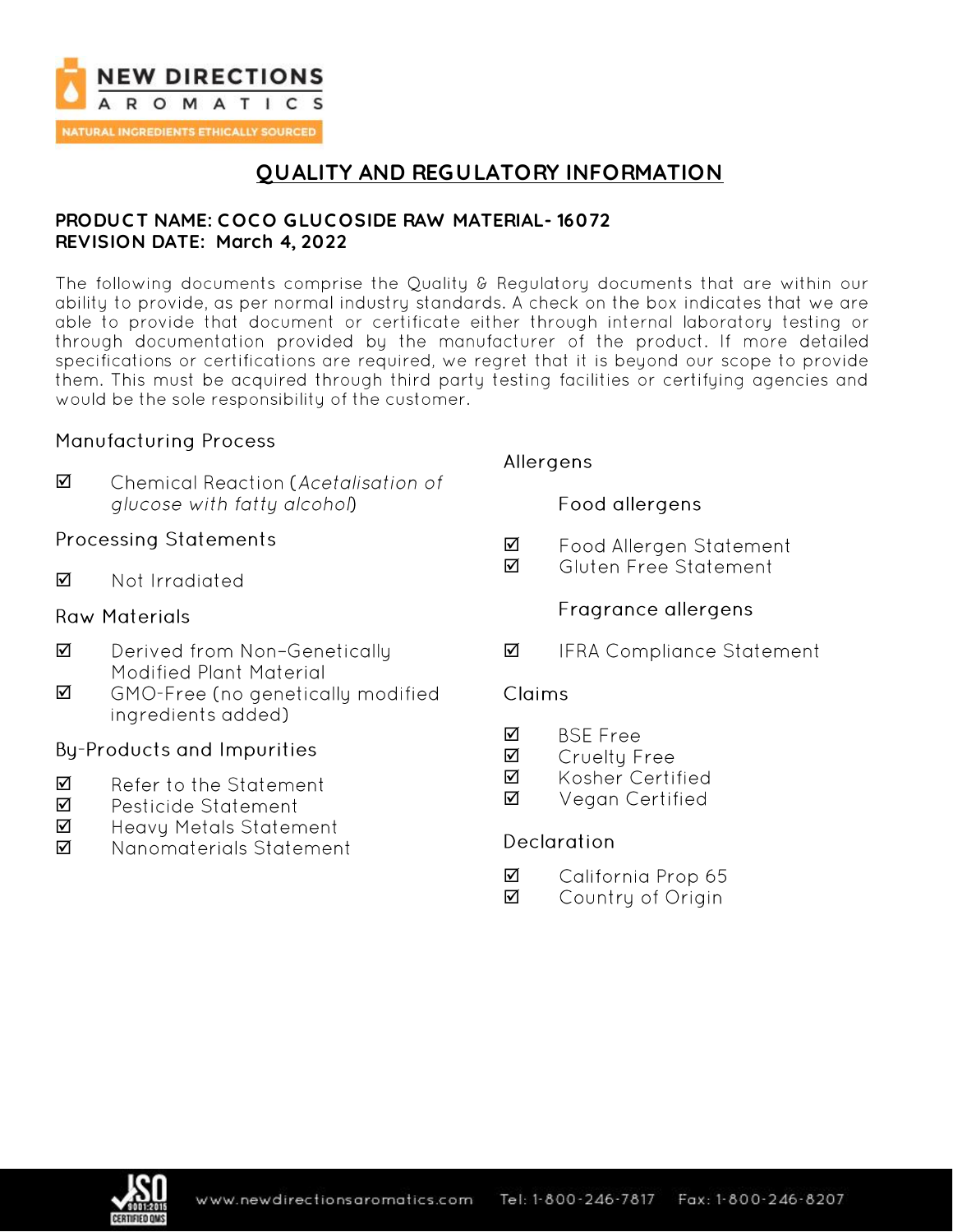

# **NON-IRRADIATION STATEMENT**

## **PRODUC T NAME: C OC O GLUC OSIDE RAW MATERIAL- 16072**

We hereby declare that, to the best of our knowledge, this product has not been irradiated and does not contain any ingredient that has gone through any irradiation.

#### Disclaimer & Caution

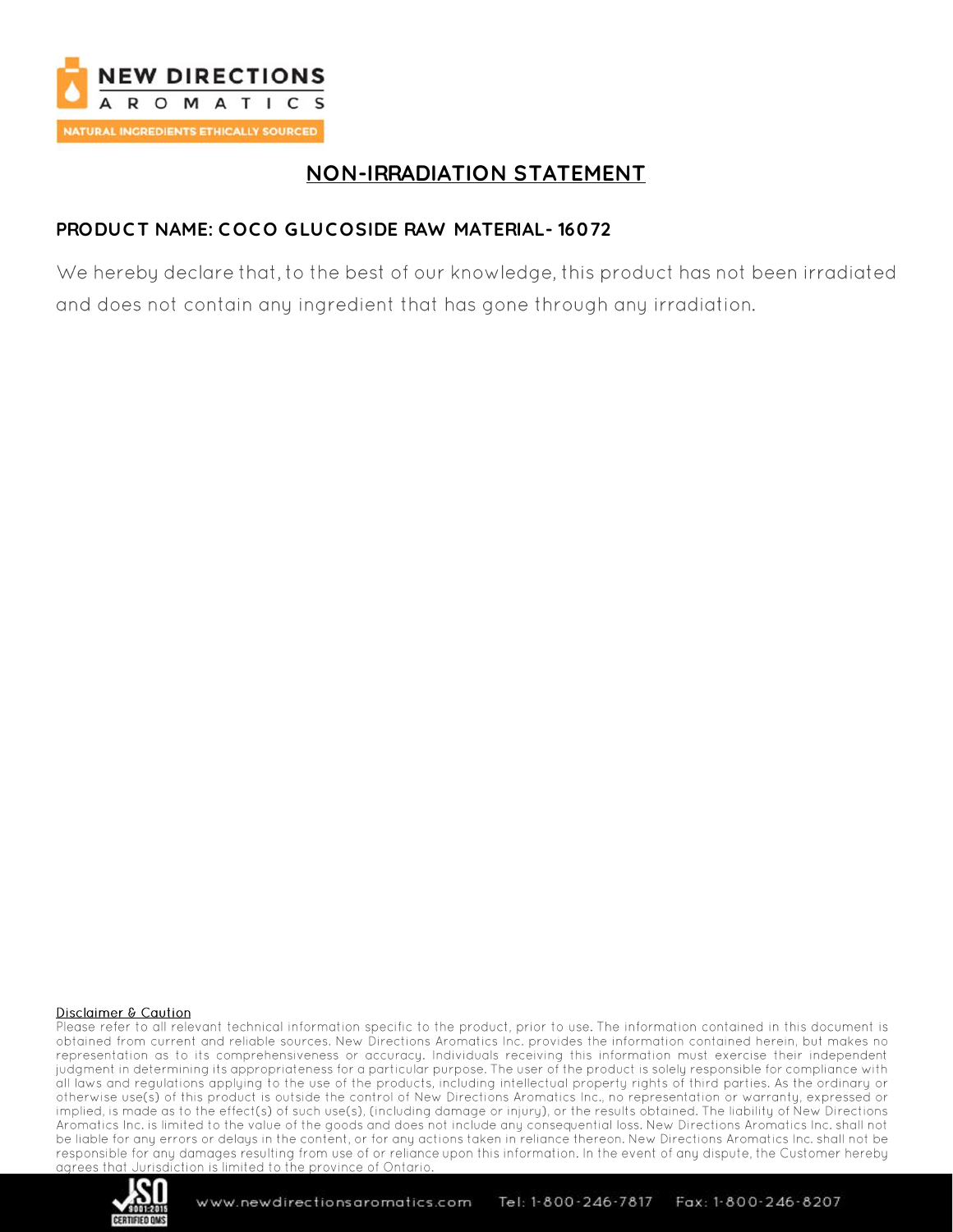

# **GMO STATEMENT**

### **PRODUC T NAME: C OC O GLUC OSIDE RAW MATERIAL- 16072**

We hereby declare that, to the best of our knowledge, this product was not produced from or with GMO plant material.

#### Disclaimer & Caution

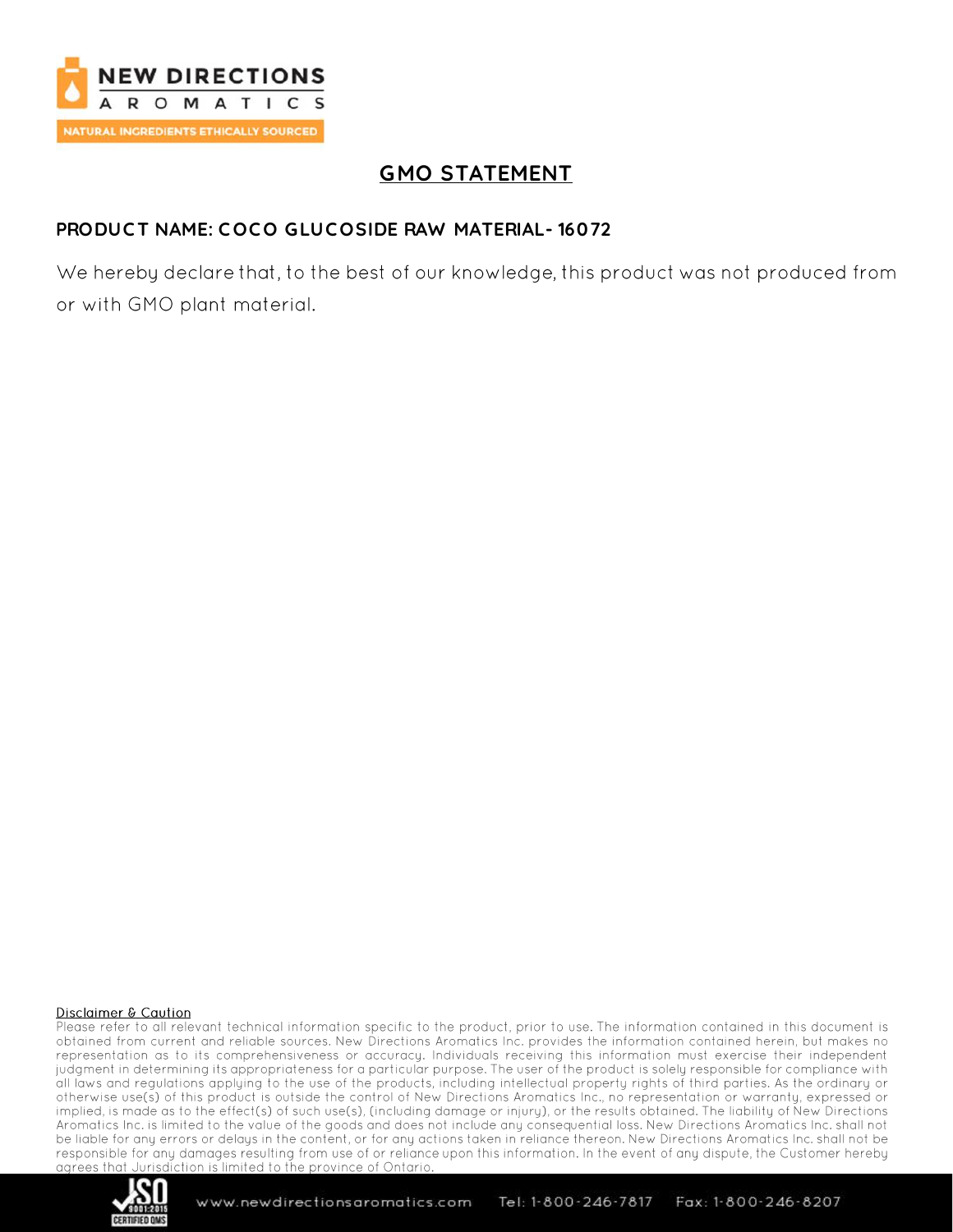

## **BY-PRODUC TS & IMPURITIES STATEMENT**

## PRODUCT NAME: COCO GLUCOSIDE RAW MATERIAL-16072

We hereby declare that, to the best of our knowledge, this product does not contain any of the following by-products and impurities:

- Parabens •
- Phthalates
- Solvents or residual solvents
- **CMR** substances
- Alcohol •

#### Disclaimer & Caution

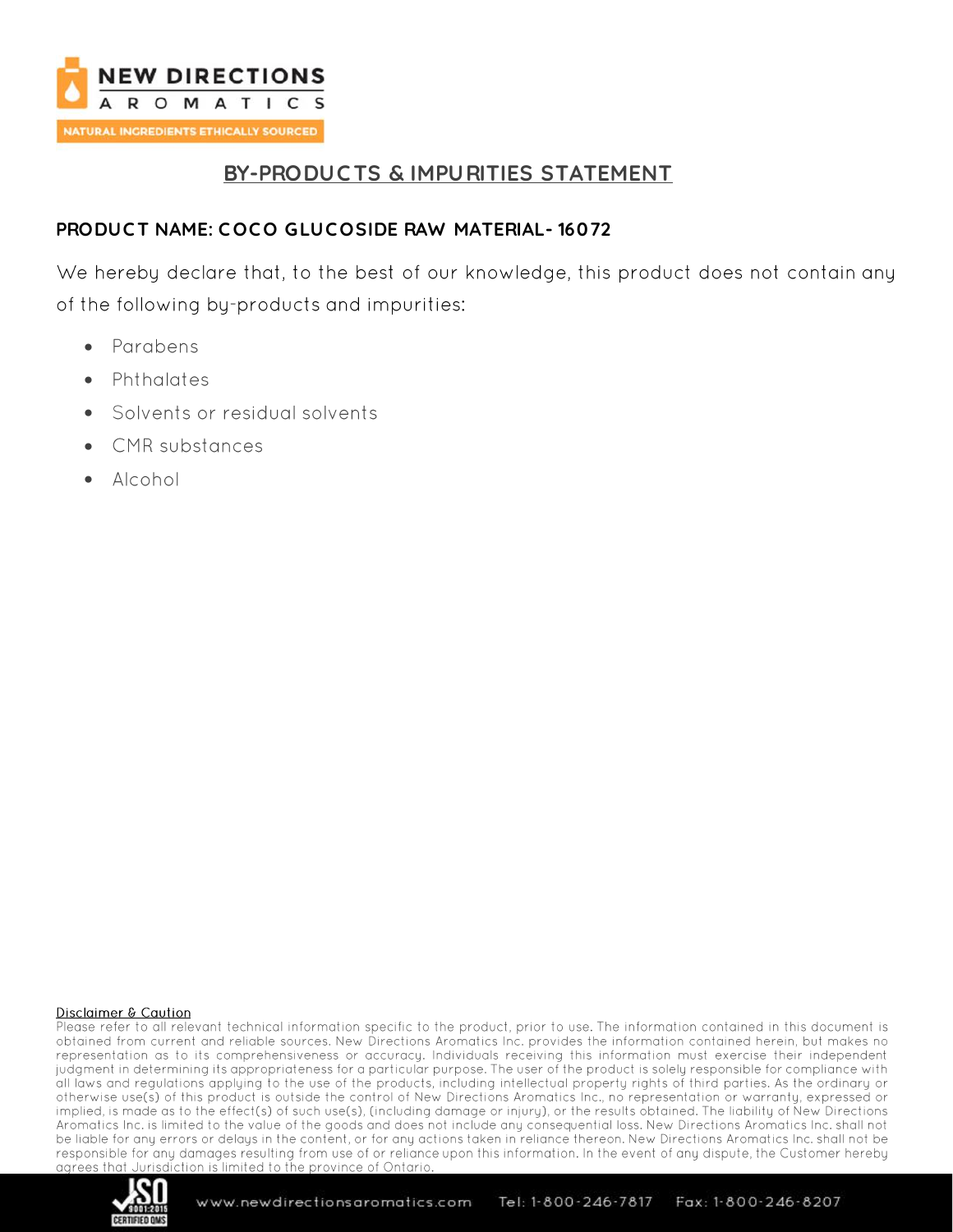

## **OTHER BY-PRODUC T/IMPURITIES DEC LARATION**

## **PRODUC T NAME: C OC O GLUC OSIDE RAW MATERIAL- 16072**

### I. Aflatoxins/Mycotoxins

Based on processing information and raw materials used, Aflatoxins/Mycotoxins are expected to conform to the concentration limits of Regulation (EC) 1881/2006 Annex, Section 2.1.5 for the following:

- Aflatoxins B1: maximum 2.0 µg/kg
- Sum of Aflatoxins B1, B2, G1 and G2: maximum 4.0 µg/kg

## II. Polycyclic Aromatic Hydrocarbons

Based on processing information and raw materials used, polycyclic aromatic hydrocarbons are expected to conform to concentration limits Regulation (EC) 1881/2006 Annex, Section 6.1.1 for the following:

• Benzo $(a)$ pyrene: maximum 2.0  $\mu q / kq$ 

## III. Glycol ethers

Based on processing information and raw materials used, production process and equipment used, the following glycol ethers not likely to be present:

- Butyldiglycol CAS# 112-34-5
- Ethyldiglycol CAS# 111-90-0
- 2-Butoxyethanol CAS# 111-76-2

#### Disclaimer & Caution

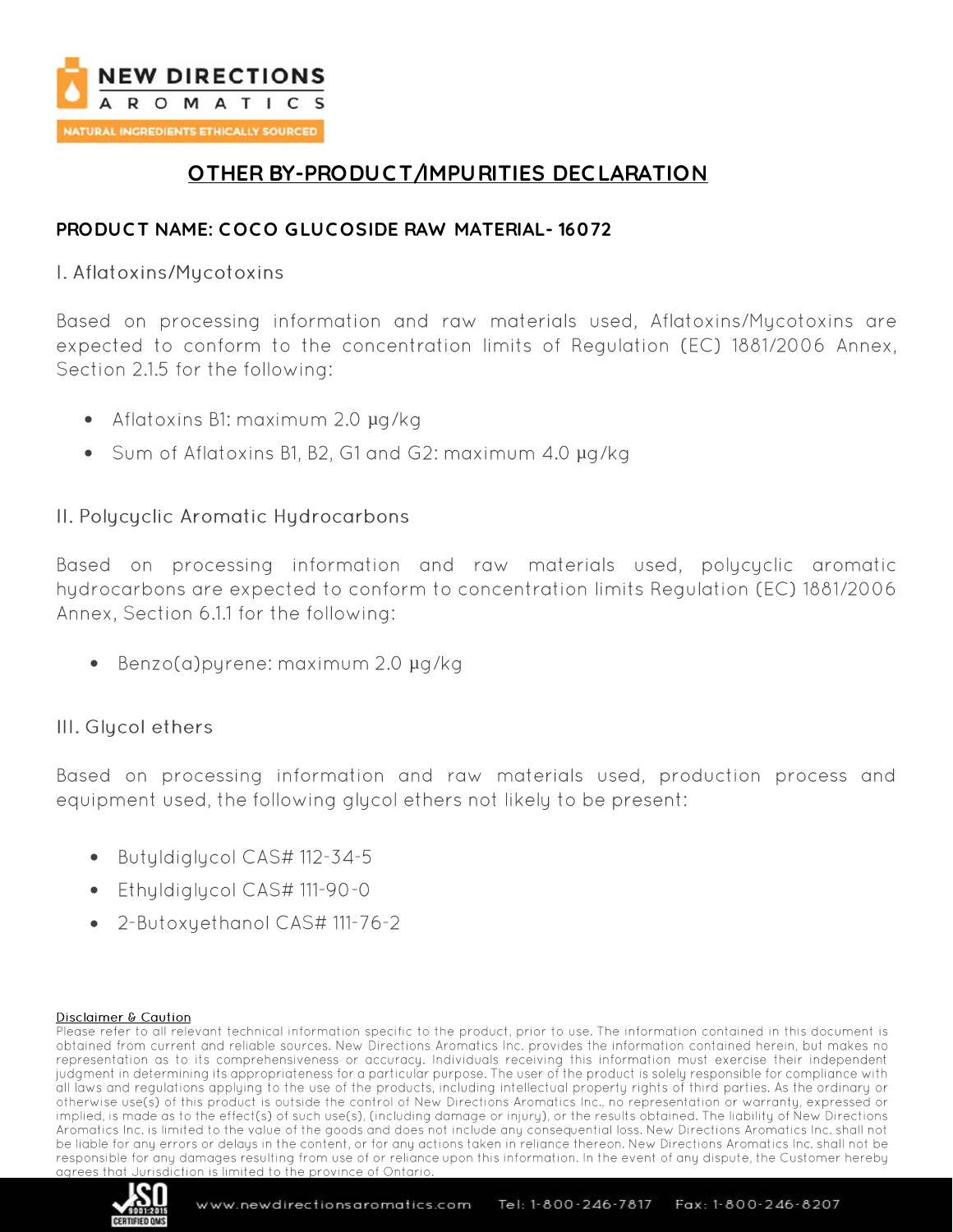

# **PESTIC IDES STATEMENT**

## **PRODUC T NAME: C OC O GLUC OSIDE RAW MATERIAL- 16072**

Based on processing information and raw materials used, pesticides are expected to comply with the concentration limits of the European Pharmacopoeia, Section 2.8.13 "Residue Pesticides". Table 2.8.13.-1.

#### **Disclaimer & Caution**

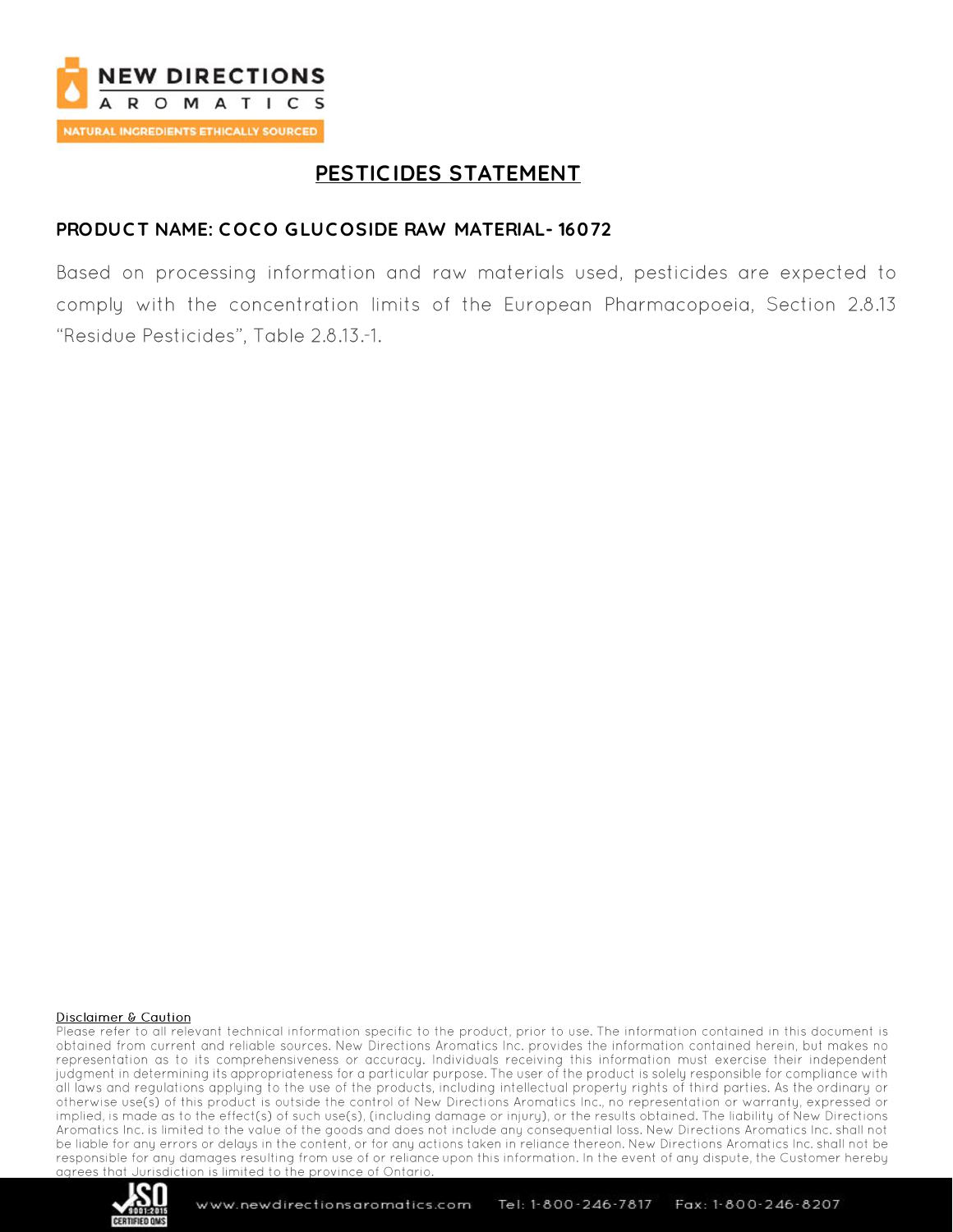

## **NANOMATERIALS STATEMENT**

## **PRODUC T NAME: C OC O GLUC OSIDE RAW MATERIAL- 16072**

We hereby declare that, to the best of our knowledge, this product does not fall under the nanomaterial definition as listed under Article 2of the European Regulation (EC) No. 1223/2009 on Cosmetic Products.

#### **Disclaimer & Caution**

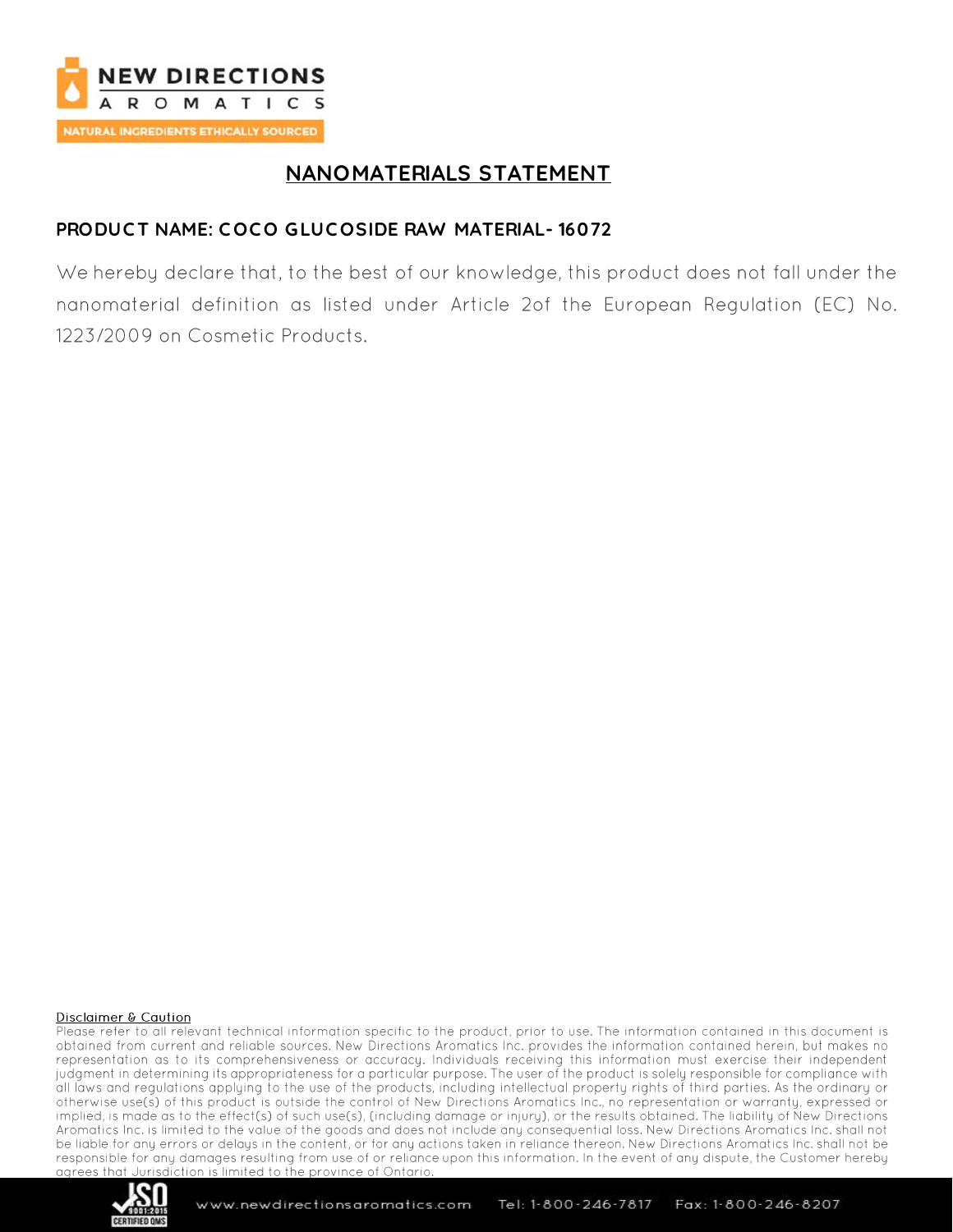

# **FOOD ALLERGEN INFORMATION**

## **PRODUC T NAME: C OC O GLUC OSIDE RAW MATERIAL- 16072**

| Component                                       | Present in the<br>product |
|-------------------------------------------------|---------------------------|
| Peanuts (and/or derivatives,) e.g., protein oil | No                        |
| Tree Nuts (and/or derivatives)                  | No                        |
| Sesame Seeds (and/or derivatives)               | No                        |
| Wheat                                           | <b>No</b>                 |
| Gluten                                          | No                        |
| Soybeans (and/or derivatives)                   | No                        |
| Dairy (including lactose) or Eggs               | No                        |
| Fish or their products                          | No                        |
| Shellfish or their products                     | No                        |
| Meat (and/or derivatives) or Bovine Material    | No                        |
| Tartrazine                                      | No                        |
| Sulphite                                        | No                        |

#### **Disclaimer & Caution**

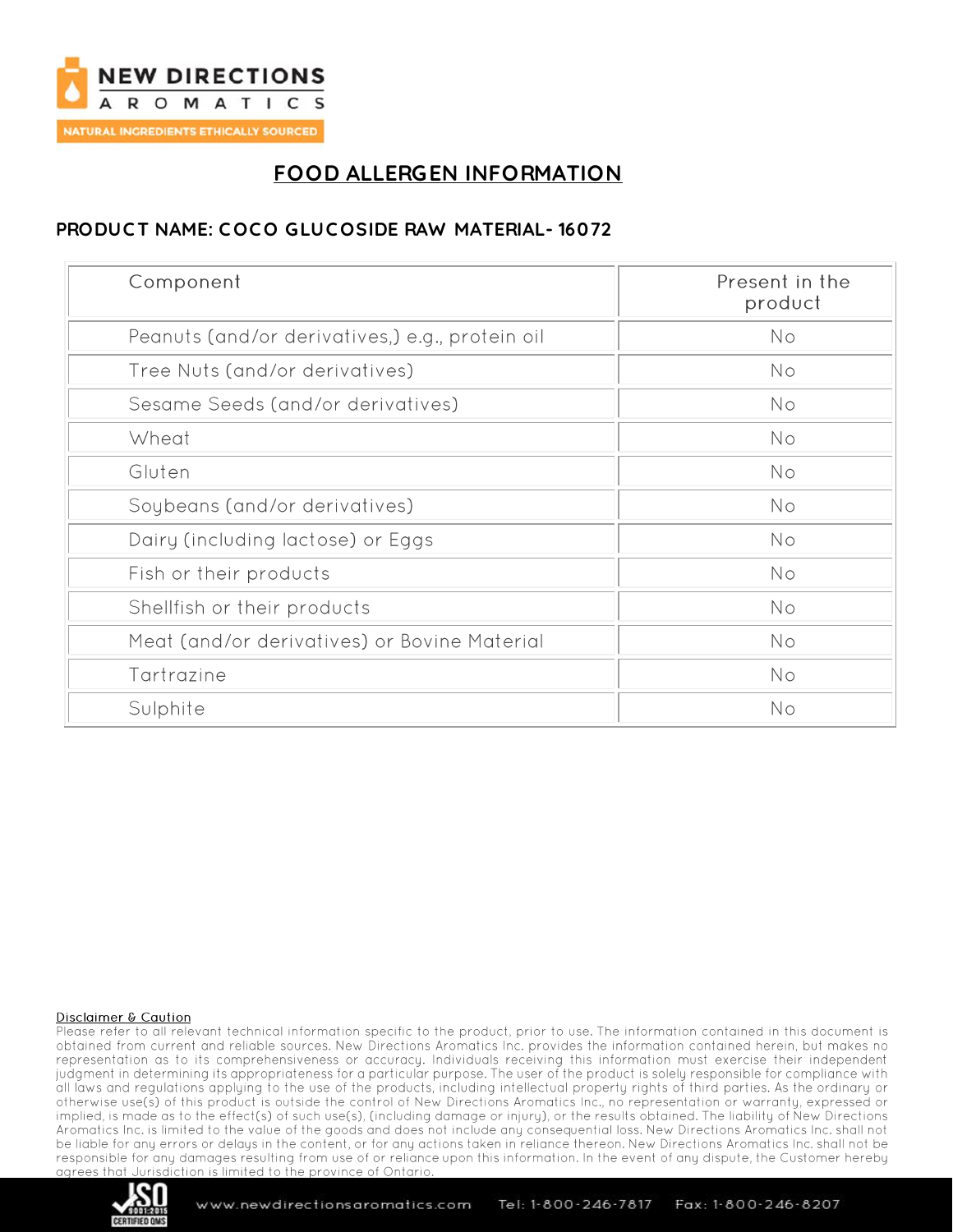

## **GLUTEN STATEMENT**

## **PRODUC T NAME: C OC O GLUC OSIDE RAW MATERIAL- 16072**

We hereby declare that, to the best of our knowledge, this product is gluten-free, nor was it manufactured with any ingredients containing gluten.

#### Disclaimer & Caution

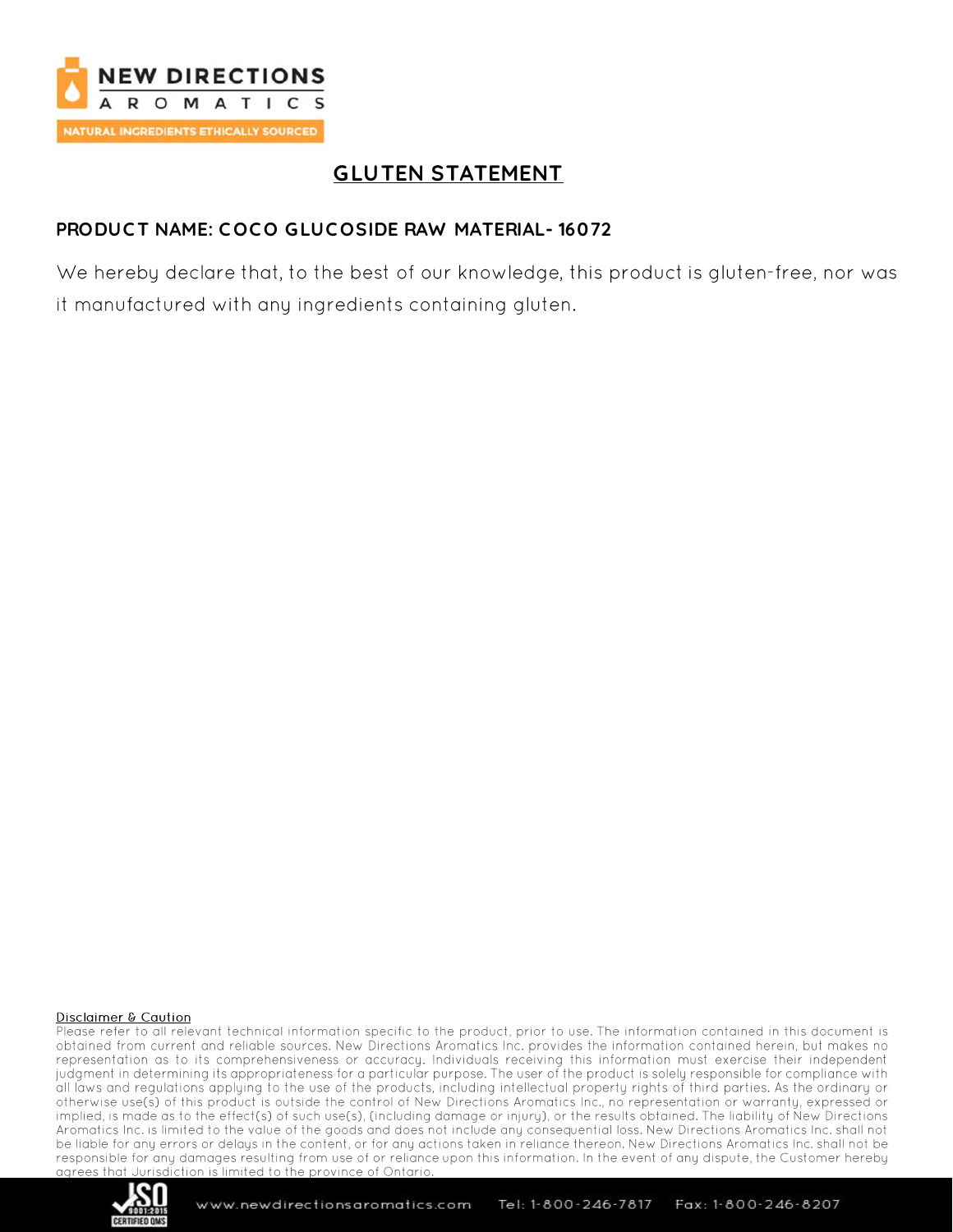

# **IFRA C OMPLIANCE STATEMENT**

## **PRODUC T NAME: C OC O GLUC OSIDE RAW MATERIAL- 16072**

Based on processing information and raw materials used, Fragrance Allergens listed in the EU Regulation 1223/2009 Annex III, NO 67-92 are not likely to be present.

#### Disclaimer & Caution

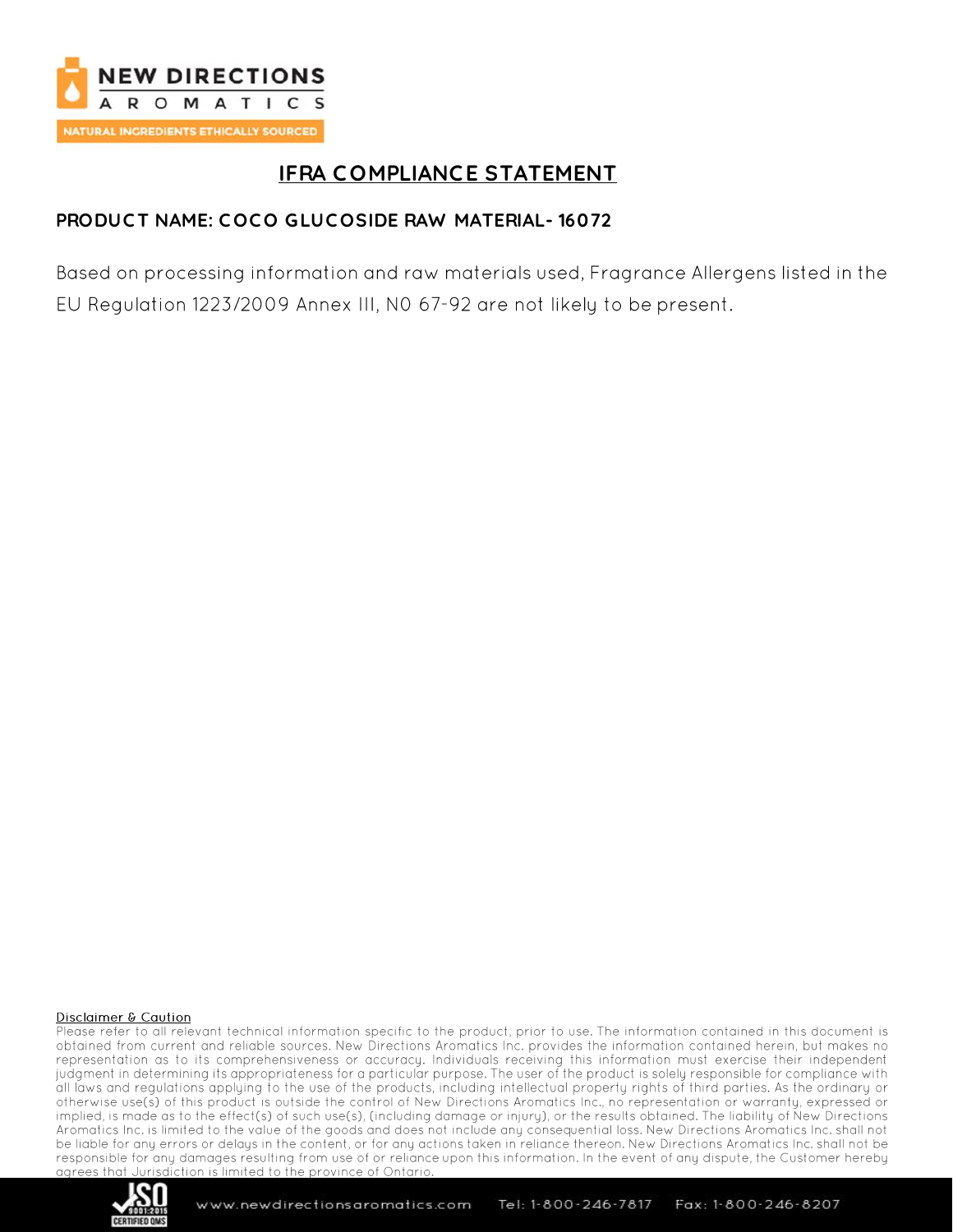

## **DEC LARATION OF BOVINE/TRANSFERABALE SPONGIFORM ENC EPHALOPATHY (BSE/TSE)**

### **PRODUC T NAME: C OC O GLUC OSIDE RAW MATERIAL- 16072**

We hereby declare that, to the best of our knowledge, this product was not made with,

nor contains, any animal material or derivatives, and is free of BSE/TSE.

#### Disclaimer & Caution

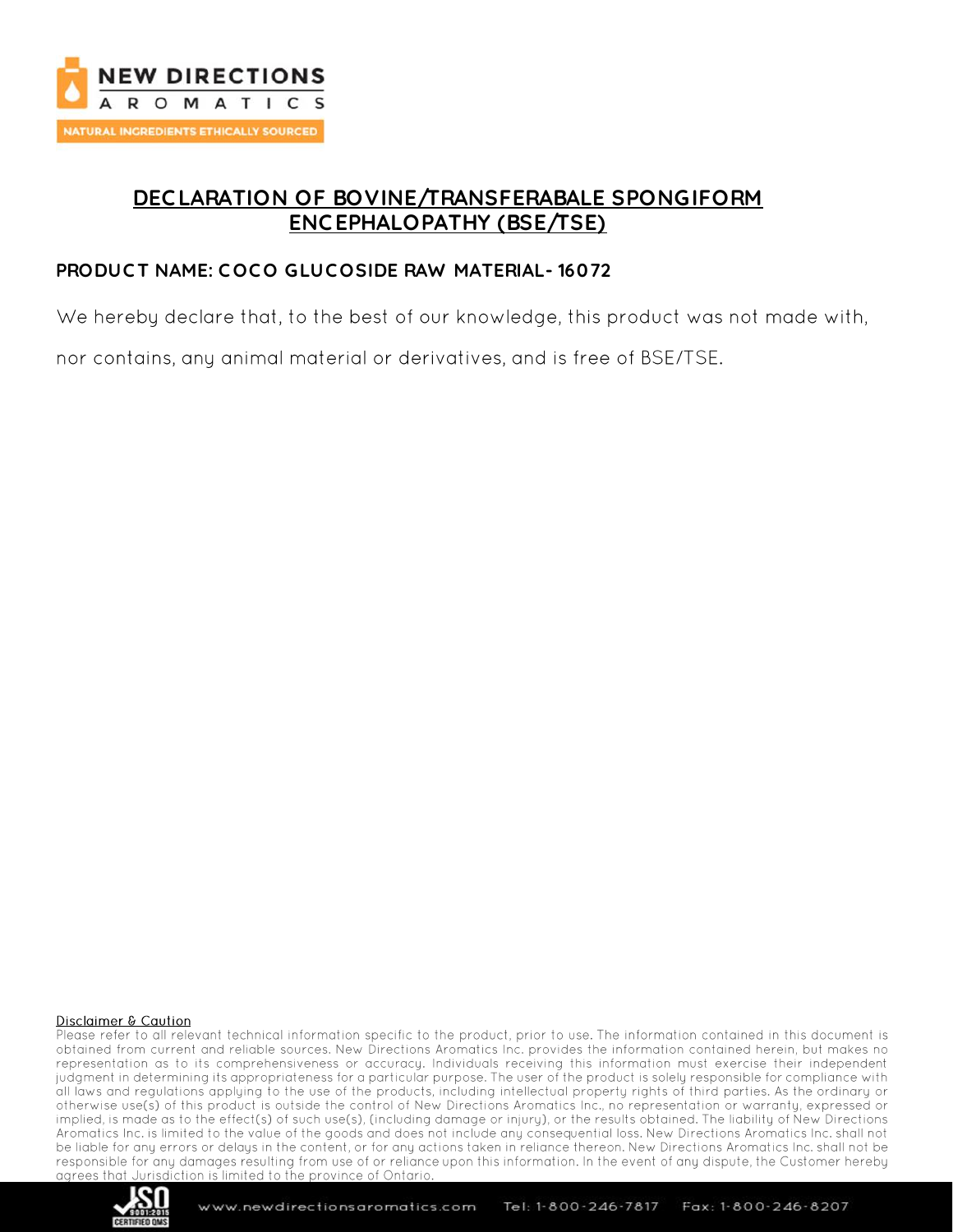

# **C RUELTY-FREE STATEMENT**

## **PRODUC T NAME: C OC O GLUC OSIDE RAW MATERIAL- 16072**

We hereby declare that, to the best of our knowledge, this product has not been tested on animals.

#### Disclaimer & Caution

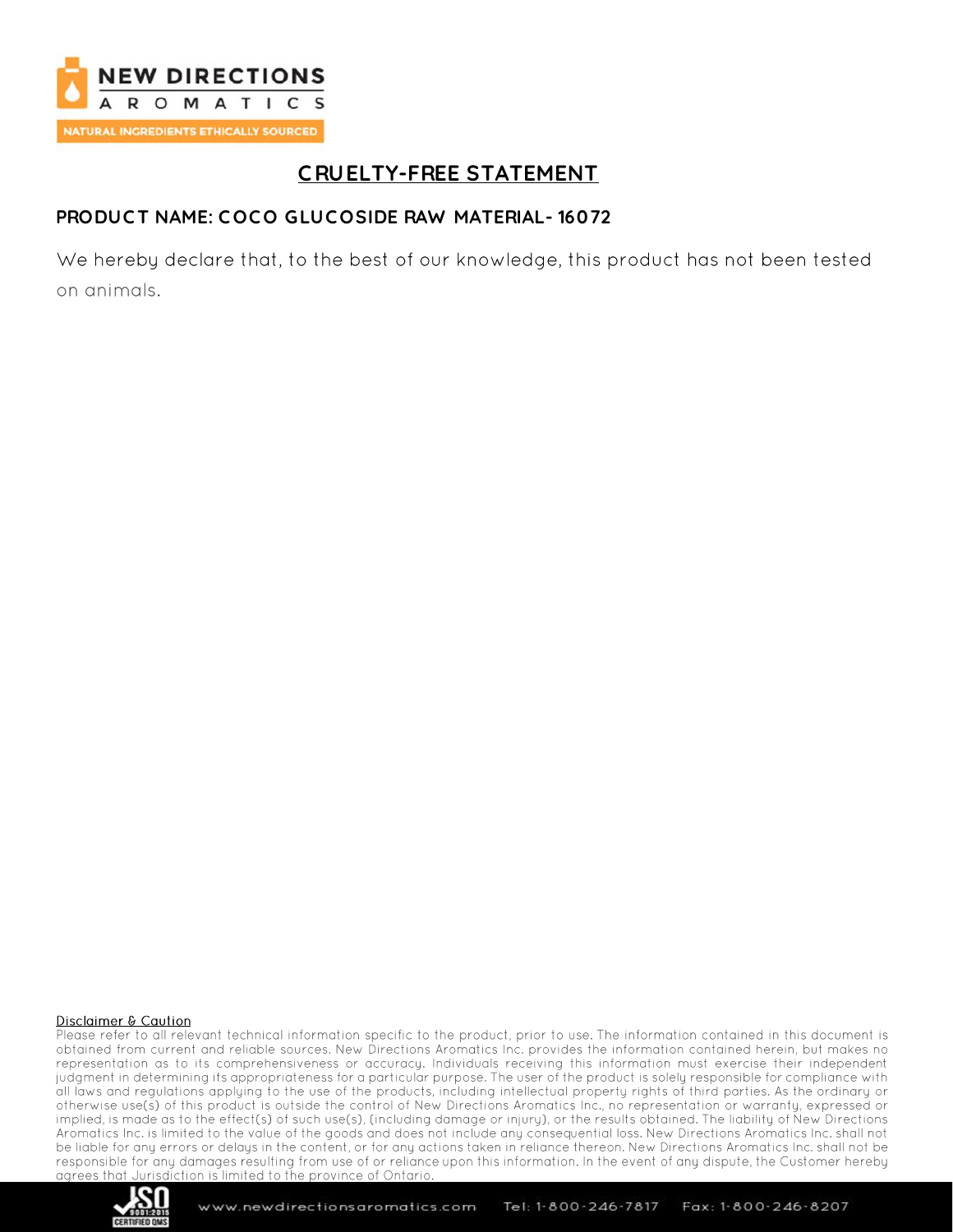

# **KOSHER STATEMENT**

### **PRODUC T NAME: C OC O GLUC OSIDE RAW MATERIAL- 16072**

We hereby confirm that this product has been certified to Kosher standards.

#### Disclaimer & Caution

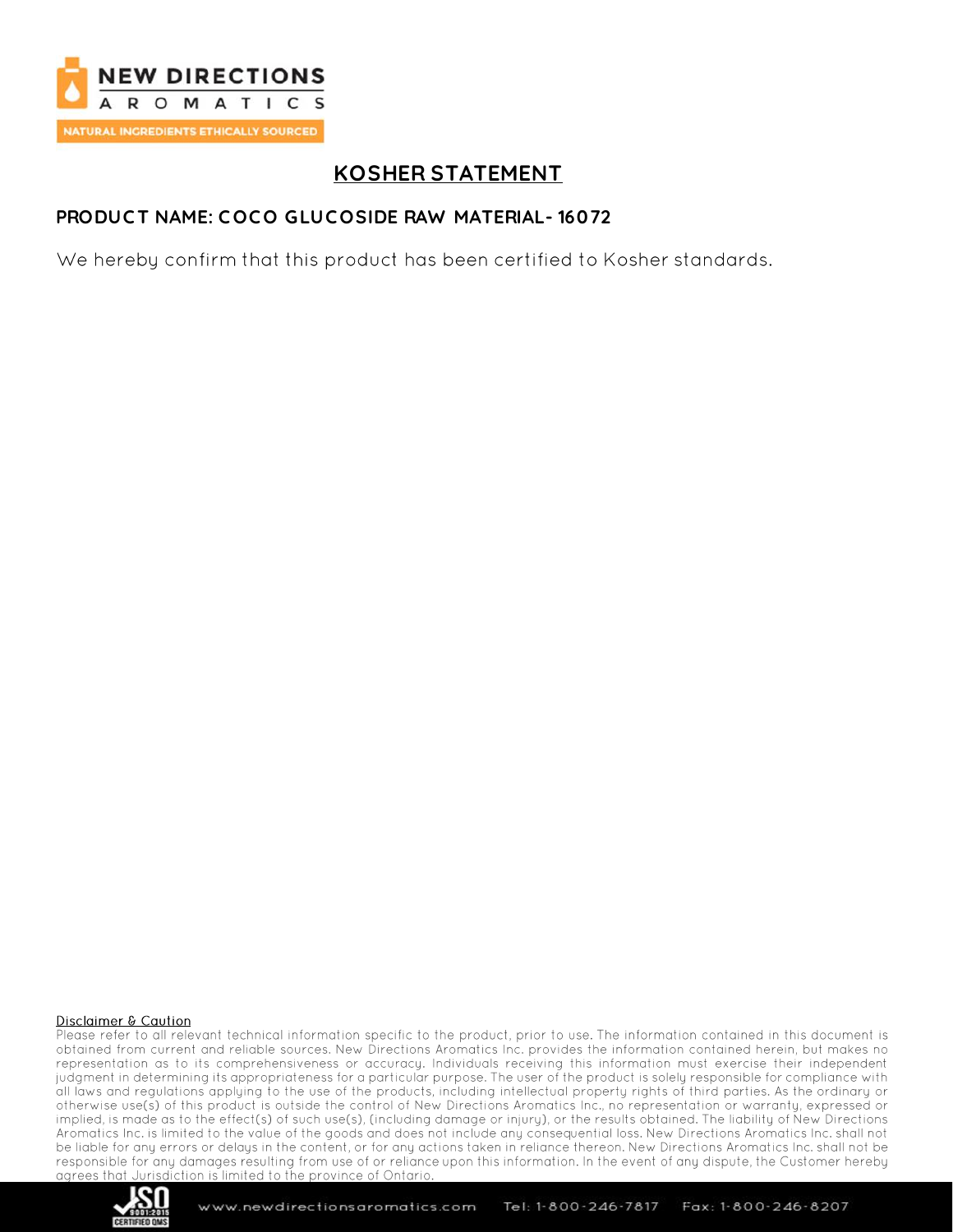

# **VEGAN STATEMENT**

### **PRODUC T NAME: C OC O GLUC OSIDE RAW MATERIAL- 16072**

We hereby confirm that this product has been certified to vegan standards.

#### Disclaimer & Caution

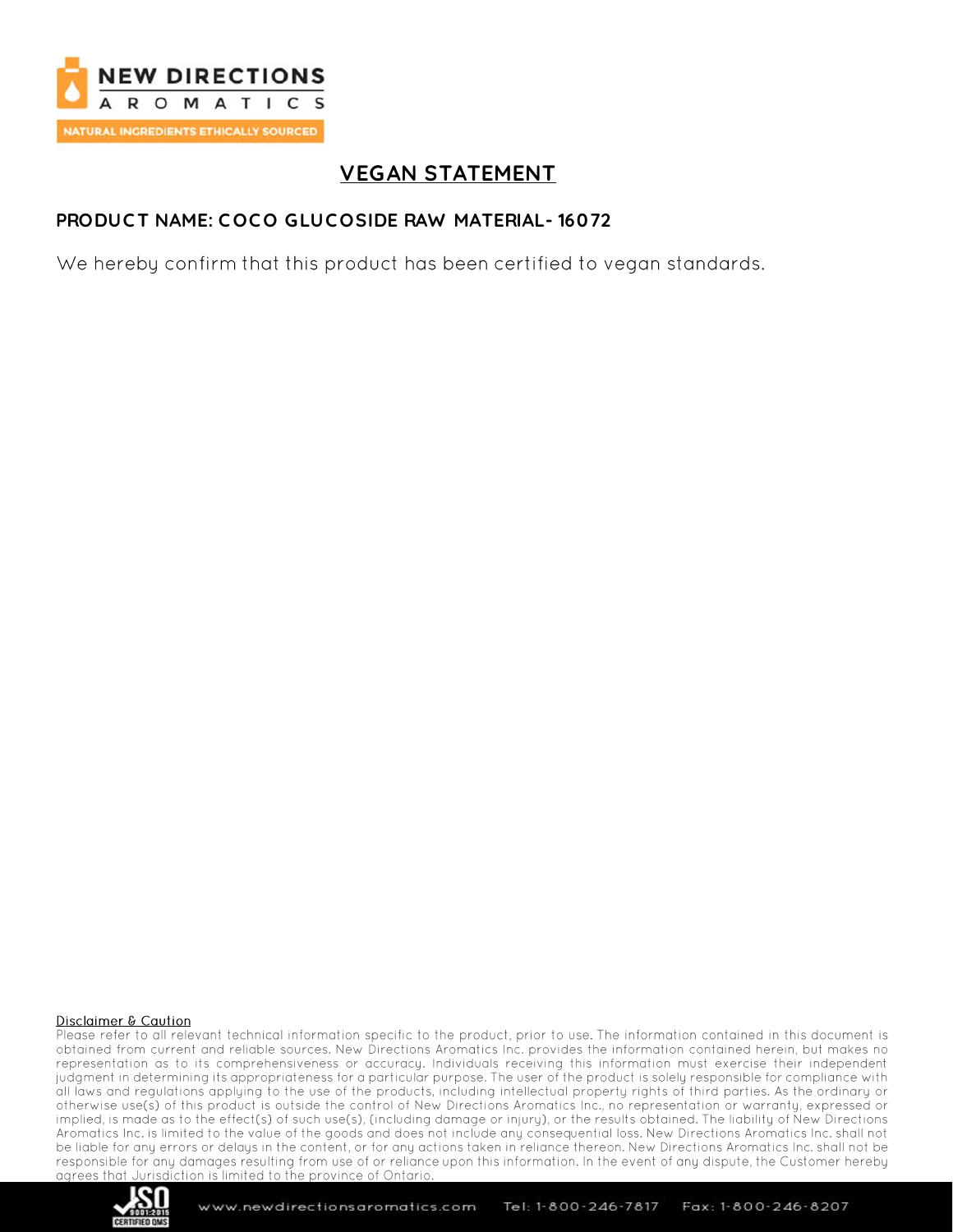

## **C ALIFORNIA PROPOSITION 65 STATEMENT**

## **PRODUC T NAME: C OC O GLUC OSIDE RAW MATERIAL- 16072**

We hereby declare that, to the best of our knowledge, this product does not contain any of the substances listed in California Proposition 65.

#### Disclaimer & Caution